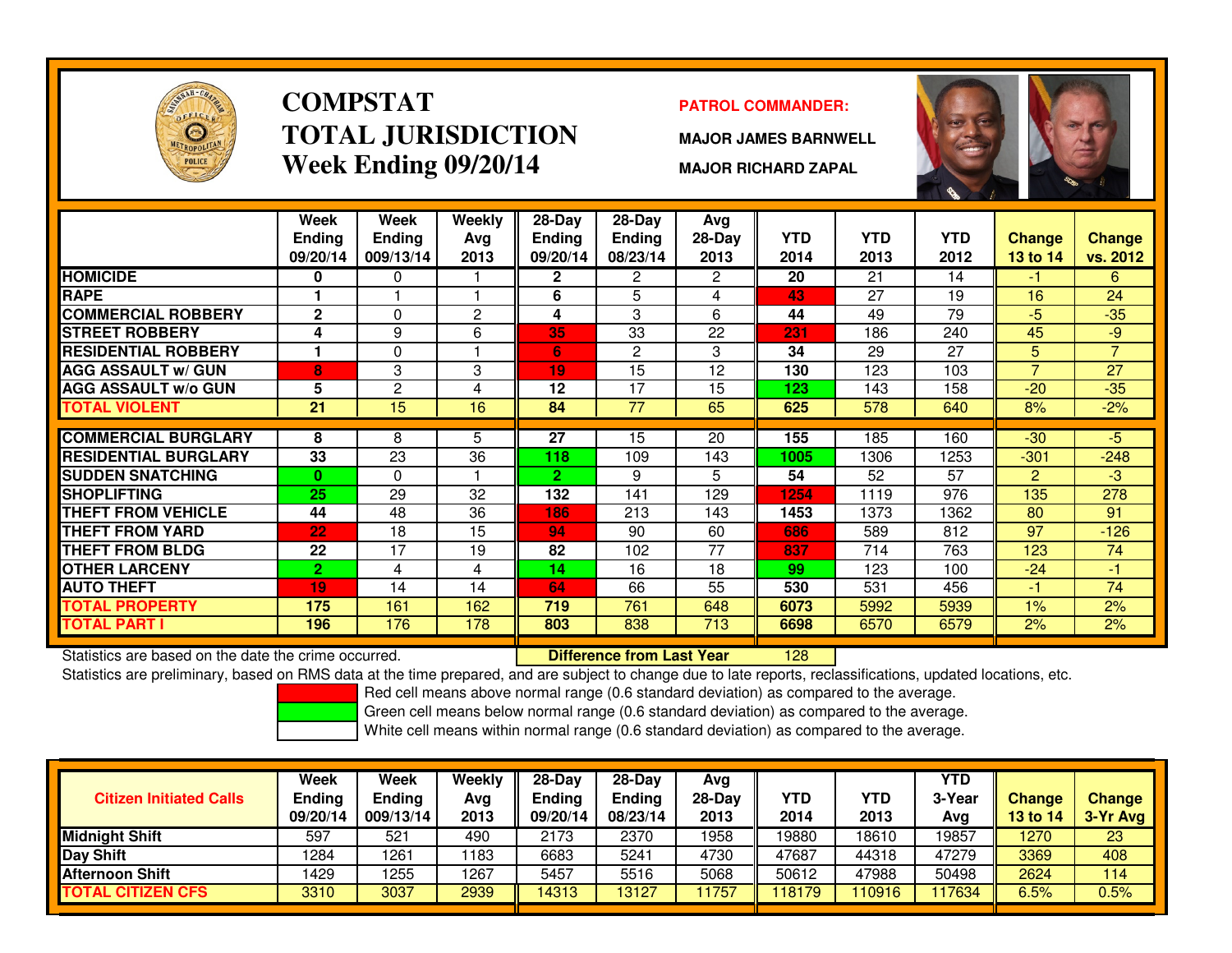

## **COMPSTATWEST CHATHAM PRECINCTWeek Ending 09/20/14**

**PRECINCT COMMANDER:**



**CAPT. CHARLES HALL**

|                             | Week<br><b>Ending</b><br>09/20/14 | Week<br><b>Ending</b><br>009/13/14 | Weekly<br>Avg<br>2013 | $28$ -Day<br><b>Ending</b><br>09/20/14 | $28$ -Day<br><b>Ending</b><br>08/23/14 | Avg<br>$28-Day$<br>2013 | <b>YTD</b><br>2014 | <b>YTD</b><br>2013 | YTD<br>2012 | <b>Change</b><br>13 to 14 | <b>Change</b><br>vs. 2012 |
|-----------------------------|-----------------------------------|------------------------------------|-----------------------|----------------------------------------|----------------------------------------|-------------------------|--------------------|--------------------|-------------|---------------------------|---------------------------|
| <b>HOMICIDE</b>             | 0                                 | $\Omega$                           | 0                     | 0                                      |                                        | $\Omega$                |                    | 2                  | $\Omega$    | -1                        |                           |
| <b>RAPE</b>                 | $\mathbf{0}$                      | $\Omega$                           | 0                     |                                        | $\overline{2}$                         |                         | 10                 | 6                  | 6           | 4                         | $\overline{4}$            |
| <b>COMMERCIAL ROBBERY</b>   |                                   | 0                                  | 0                     | $\mathbf{2}$                           | 0                                      |                         | 7                  | 4                  | 16          | 3                         | -9                        |
| <b>STREET ROBBERY</b>       | $\bf{0}$                          | $\Omega$                           | 0                     | $\mathbf{2}$                           | 4                                      | $\overline{c}$          | 21                 | 20                 | 30          |                           | $-9$                      |
| <b>RESIDENTIAL ROBBERY</b>  | $\bf{0}$                          | $\Omega$                           | 0                     | $\overline{2}$                         | 0                                      |                         | 10                 | 5                  | 4           | 5                         | 6                         |
| <b>AGG ASSAULT w/ GUN</b>   | $\bf{0}$                          | $\Omega$                           | 0                     |                                        | $\overline{2}$                         |                         | 11                 | 12                 | 12          | $\blacksquare$            | $-1$                      |
| <b>AGG ASSAULT w/o GUN</b>  | $\bf{0}$                          | $\Omega$                           |                       |                                        | $\Omega$                               | 3                       | 13                 | 25                 | 22          | $-12$                     | $-9$                      |
| TOTAL VIOLENT               |                                   | $\mathbf{0}$                       | $\overline{2}$        | 9                                      | 9                                      | 8                       | 73                 | 74                 | 90          | $-1%$                     | $-19%$                    |
|                             |                                   |                                    |                       |                                        |                                        |                         |                    |                    |             |                           |                           |
| <b>COMMERCIAL BURGLARY</b>  | $\mathbf{2}$                      | 3                                  |                       | 9                                      | 3                                      | 2                       | 37                 | 24                 | 23          | 13                        | 14                        |
| <b>RESIDENTIAL BURGLARY</b> | $\overline{9}$                    | 8                                  | 6                     | 29                                     | 15                                     | 25                      | 192                | 219                | 203         | $-27$                     | $-11$                     |
| <b>SUDDEN SNATCHING</b>     | $\bf{0}$                          | $\Omega$                           | 0                     | 0                                      | $\Omega$                               | $\Omega$                | 4                  | 0                  | 8           | 4                         | -4                        |
| <b>SHOPLIFTING</b>          | $\mathbf{2}$                      | 5                                  | 3                     | 17                                     | 16                                     | 12                      | 187                | 108                | 94          | 79                        | 93                        |
| <b>THEFT FROM VEHICLE</b>   | 12                                | 9                                  | 5                     | 30                                     | 27                                     | 21                      | 227                | 201                | 191         | 26                        | 36                        |
| <b>THEFT FROM YARD</b>      | 7                                 | 3                                  | $\overline{c}$        | 18                                     | 9                                      | 8                       | 108                | 76                 | 130         | 32                        | $-22$                     |
| <b>THEFT FROM BLDG</b>      | 3                                 | 4                                  | 3                     | 15                                     | 11                                     | 11                      | 142                | 99                 | 122         | 43                        | 20                        |
| <b>OTHER LARCENY</b>        | $\mathbf{0}$                      | $\overline{2}$                     |                       | 5                                      | 3                                      | $\overline{2}$          | 23                 | 11                 | 16          | 12                        | $\overline{7}$            |
| <b>AUTO THEFT</b>           | 4                                 | 3                                  | $\overline{c}$        | 12                                     | 12                                     | 9                       | 99                 | 85                 | 63          | 14                        | 36                        |
| TOTAL PROPERTY              | 39                                | 37                                 | 23                    | 135                                    | 96                                     | 91                      | 1019               | 823                | 850         | 24%                       | 20%                       |
| TOTAL PART I                | 40                                | 37                                 | 25                    | 144                                    | 105                                    | 99                      | 1092               | 897                | 940         | 22%                       | 16%                       |

Statistics are based on the date the crime occurred. **Difference from Last Year** 

Statistics are based on the date the crime occurred. **Externee the Luid Confference from Last Year The Statistics are** based on the date trime occurred.<br>Statistics are preliminary, based on RMS data at the time prepared, a

Red cell means above normal range (0.6 standard deviation) as compared to the average.

Green cell means below normal range (0.6 standard deviation) as compared to the average.

| <b>Citizen Initiated Calls</b> | Week<br>Endina<br>09/20/14 | Week<br><b>Ending</b><br>009/13/14 | Weekly<br>Avg<br>2013 | $28-Day$<br><b>Endina</b><br>09/20/14 | $28$ -Dav<br><b>Ending</b><br>08/23/14 | Avg<br>28-Day<br>2013 | YTD<br>2014 | YTD<br>2013 | <b>YTD</b><br>3-Year<br>Avg | <b>Change</b><br>13 to 14 | <b>Change</b><br>3-Yr Avg |
|--------------------------------|----------------------------|------------------------------------|-----------------------|---------------------------------------|----------------------------------------|-----------------------|-------------|-------------|-----------------------------|---------------------------|---------------------------|
| <b>Midnight Shift</b>          | 115                        | 104                                | 97                    | 431                                   | 472                                    | 389                   | 3945        | 3666        | 3943                        | 279                       | 2                         |
| Day Shift                      | 297                        | 270                                | 242                   | 2617                                  | 1024                                   | 967                   | 9751        | 9144        | 9617                        | 607                       | 134                       |
| <b>Afternoon Shift</b>         | 297                        | 264                                | 259                   | 1102                                  | 1008                                   | 1036                  | 10567       | 9854        | 10403                       | 713                       | 164                       |
| <b>TOTAL CITIZEN CFS</b>       | 709                        | 709                                | 598                   | 4150                                  | 2504                                   | 2392                  | 24263       | 22664       | 23964                       | 7.1%                      | .2%                       |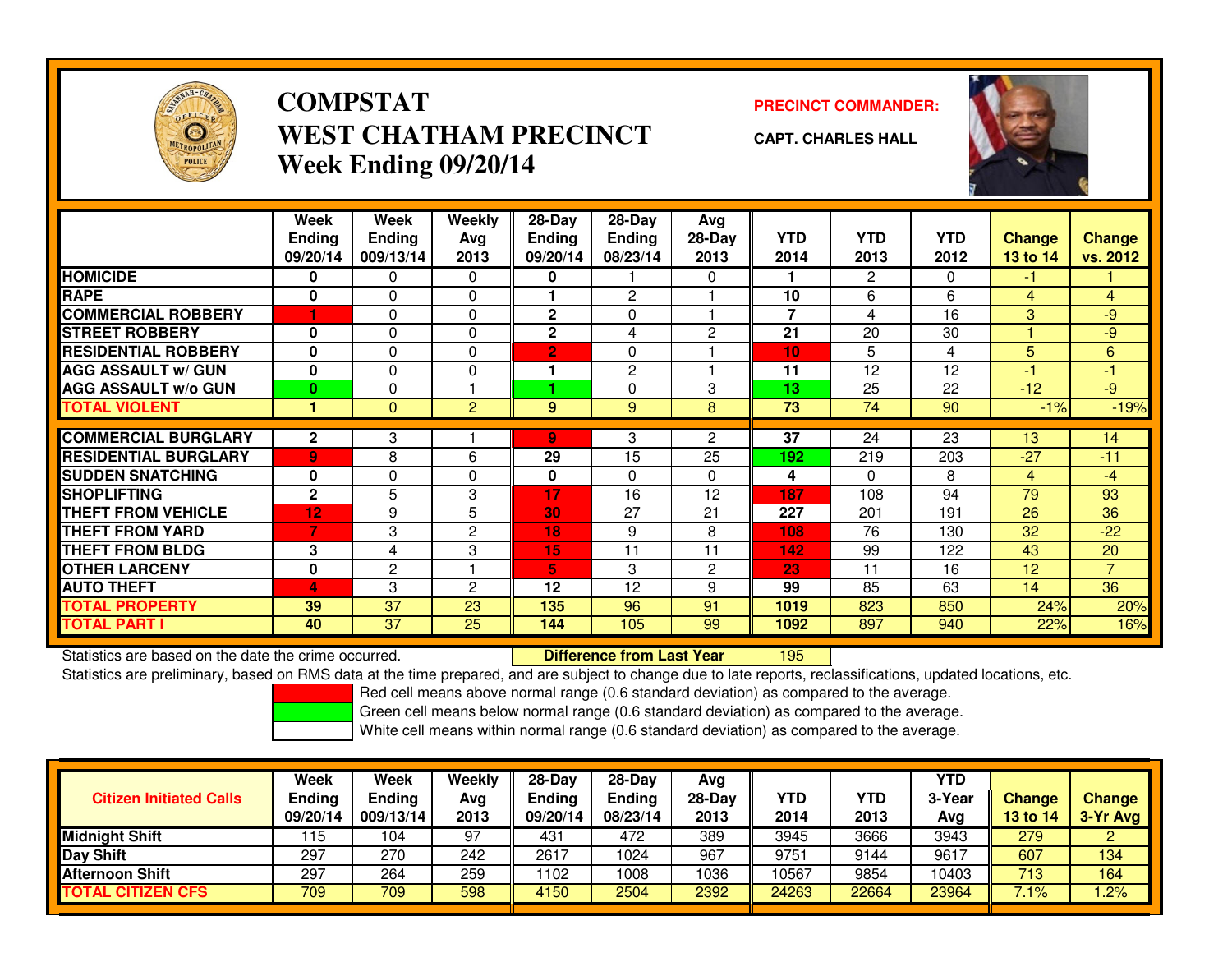

## **COMPSTATDOWNTOWN PRECINCTWeek Ending 09/20/14**

### **PRECINCT COMMANDER:**

### **CAPT. BEN HERRON**

<sup>103</sup>



|                             | Week          | Week           | <b>Weekly</b>  | $28-Day$         | $28 - Day$    | Avg            |                |            |            |          |                |
|-----------------------------|---------------|----------------|----------------|------------------|---------------|----------------|----------------|------------|------------|----------|----------------|
|                             | <b>Ending</b> | <b>Ending</b>  | Avg            | <b>Ending</b>    | <b>Ending</b> | 28-Day         | <b>YTD</b>     | <b>YTD</b> | <b>YTD</b> | Change   | <b>Change</b>  |
|                             | 09/20/14      | 009/13/14      | 2013           | 09/20/14         | 08/23/14      | 2013           | 2014           | 2013       | 2012       | 13 to 14 | vs. 2012       |
| <b>HOMICIDE</b>             | 0             | 0              | 0              |                  | $\Omega$      |                | 3              | 8          | 5          | $-5$     | $-2$           |
| <b>RAPE</b>                 |               | 0              | $\Omega$       | $\mathbf{2}$     | $\Omega$      |                | $\overline{7}$ | 6          | 5          |          | $\overline{2}$ |
| <b>COMMERCIAL ROBBERY</b>   |               | 0              | $\mathbf 0$    |                  | $\Omega$      |                | 5              | 9          | 8          | $-4$     | $-3$           |
| <b>STREET ROBBERY</b>       | 3             | 4              | $\overline{c}$ | 12 <sub>12</sub> | 10            | 8              | 61             | 71         | 74         | $-10$    | $-13$          |
| <b>RESIDENTIAL ROBBERY</b>  | 0             | 0              | $\mathbf 0$    | 0                | $\Omega$      |                | 4              | 6          | 5          | $-5$     | $-4$           |
| <b>AGG ASSAULT w/ GUN</b>   | 4             | 0              |                | 5                | 3             | 3              | 27             | 29         | 18         | $-2$     | 9              |
| <b>AGG ASSAULT w/o GUN</b>  | 1             |                |                | 3                | 6             | 4              | 32             | 33         | 48         | $-1$     | $-16$          |
| <b>TOTAL VIOLENT</b>        | 10            | 5              | 4              | 24               | 19            | 18             | 136            | 162        | 163        | $-16%$   | $-17%$         |
|                             |               |                |                |                  |               |                | 28             | 24         | 21         |          | 7              |
| <b>COMMERCIAL BURGLARY</b>  |               | 3              |                | 5                | 2             | 3              |                |            |            | 4        |                |
| <b>RESIDENTIAL BURGLARY</b> | 4             | 2              | 3              | 11               | 10            | 13             | 82             | 122        | 114        | $-40$    | $-32$          |
| <b>SUDDEN SNATCHING</b>     | $\bf{0}$      | 0              |                |                  | 3             | $\overline{2}$ | 19             | 29         | 26         | $-10$    | $-7$           |
| <b>SHOPLIFTING</b>          |               | 3              | 4              | 11               | 19            | 17             | 162            | 155        | 98         | 7        | 64             |
| <b>THEFT FROM VEHICLE</b>   | 8             | 9              | 7              | 41               | 52            | 29             | 387            | 272        | 283        | 115      | 104            |
| <b>THEFT FROM YARD</b>      | 4             | 5              | 4              | 18               | 21            | 18             | 178            | 183        | 175        | $-5$     | 3              |
| <b>THEFT FROM BLDG</b>      | 6             | 3              | 4              | 14               | 25            | 15             | 191            | 132        | 171        | 59       | 20             |
| <b>OTHER LARCENY</b>        | 1             | 0              |                | $\overline{2}$   | 3             | 4              | 16             | 32         | 20         | $-16$    | $-4$           |
| <b>AUTO THEFT</b>           | 8             | $\overline{c}$ | $\mathbf{2}$   | 19               | 17            | 9              | 105            | 90         | 70         | 15       | 35             |
| <b>TOTAL PROPERTY</b>       | 33            | 27             | 27             | 122              | 152           | 110            | 1168           | 1039       | 978        | 12%      | 19%            |
| <b>TOTAL PART I</b>         | 43            | 32             | 32             | 146              | 171           | 128            | 1304           | 1201       | 1141       | 9%       | 14%            |

Statistics are based on the date the crime occurred. **Difference from Last Year** 

Statistics are preliminary, based on RMS data at the time prepared, and are subject to change due to late reports, reclassifications, updated locations, etc.

Red cell means above normal range (0.6 standard deviation) as compared to the average.

Green cell means below normal range (0.6 standard deviation) as compared to the average.

| <b>Citizen Initiated Calls</b> | <b>Week</b><br><b>Ending</b><br>09/20/14 | Week<br><b>Ending</b><br>009/13/14 | Weekly<br>Avg<br>2013 | $28-Dav$<br><b>Ending</b><br>09/20/14 | $28-Dav$<br>Ending<br>08/23/14 | Avg<br>$28-Dav$<br>2013 | YTD<br>2014 | <b>YTD</b><br>2013 | YTD<br>3-Year<br>Avg | <b>Change</b><br><b>13 to 14</b> | <b>Change</b><br>3-Yr Avg |
|--------------------------------|------------------------------------------|------------------------------------|-----------------------|---------------------------------------|--------------------------------|-------------------------|-------------|--------------------|----------------------|----------------------------------|---------------------------|
| <b>Midnight Shift</b>          | 128                                      | 128                                | 107                   | 468                                   | 464                            | 428                     | 4342        | 4107               | 4379                 | 235                              | $-37$                     |
| <b>Day Shift</b>               | 231                                      | 232                                | 208                   | 916                                   | 956                            | 832                     | 8305        | 7866               | 8223                 | 439                              | 82                        |
| <b>Afternoon Shift</b>         | 280                                      | 235                                | 226                   | 1018                                  | 1008                           | 905                     | 9238        | 8652               | 8984                 | 586                              | 254                       |
| <b>TOTAL CITIZEN CFS</b>       | 639                                      | 595                                | 541                   | 2402                                  | 2428                           | 2165                    | 21885       | 20625              | 21586                | 6.1%                             | .4%                       |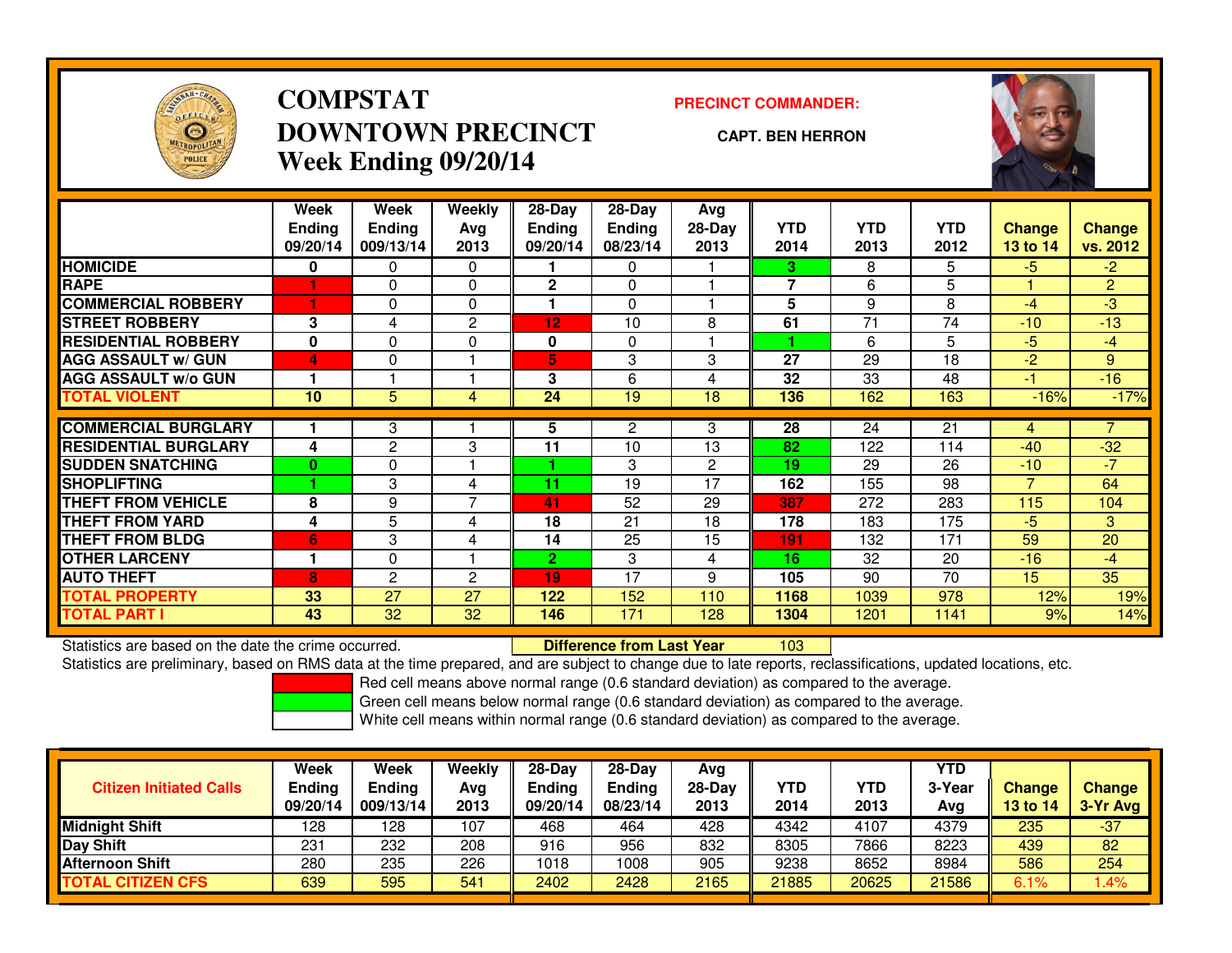

## **COMPSTATCENTRAL PRECINCT CAPT. DEVONN ADAMSWeek Ending 09/20/14**

**PRECINCT COMMANDER:**



|                             | Week<br><b>Ending</b><br>09/20/14 | Week<br><b>Ending</b><br>009/13/14 | <b>Weekly</b><br>Ava<br>2013 | $28$ -Day<br>Endina<br>09/20/14 | $28$ -Day<br><b>Endina</b><br>08/23/14 | Avg<br>$28-Day$<br>2013 | <b>YTD</b><br>2014 | <b>YTD</b><br>2013 | <b>YTD</b><br>2012 | <b>Change</b><br>13 to 14 | Change<br>vs. 2012 |
|-----------------------------|-----------------------------------|------------------------------------|------------------------------|---------------------------------|----------------------------------------|-------------------------|--------------------|--------------------|--------------------|---------------------------|--------------------|
| <b>HOMICIDE</b>             | 0                                 | 0                                  | 0                            | 0                               |                                        |                         | 11                 | 6                  | 5                  | 5.                        | 6.                 |
| <b>RAPE</b>                 | 0                                 | 0                                  | $\Omega$                     | 0                               |                                        | 0                       | 8                  | 5                  |                    | 3                         | $\overline{7}$     |
| <b>COMMERCIAL ROBBERY</b>   | $\bf{0}$                          | 0                                  | 0                            | 0                               |                                        |                         | 11                 | 11                 | 12                 | $\Omega$                  | -1                 |
| <b>STREET ROBBERY</b>       | $\bf{0}$                          | 4                                  |                              | 12                              | 4                                      | 5                       | 78                 | 43                 | 58                 | 35                        | 20                 |
| <b>RESIDENTIAL ROBBERY</b>  |                                   | 0                                  | 0                            | $\overline{2}$                  | 0                                      |                         | 6                  | 5                  | 3                  | н                         | 3                  |
| <b>AGG ASSAULT w/ GUN</b>   | 3                                 |                                    |                              | 7                               | 6                                      | 4                       | 54                 | 41                 | 38                 | 13                        | 16                 |
| <b>AGG ASSAULT w/o GUN</b>  | $\overline{2}$                    | 0                                  |                              | $\overline{2}$                  | 5                                      | 4                       | 34                 | 43                 | 38                 | $-9$                      | $-4$               |
| <b>TOTAL VIOLENT</b>        | 6                                 | 5                                  | 4                            | 23                              | 18                                     | 17                      | 202                | 154                | 155                | 31%                       | 30%                |
| <b>COMMERCIAL BURGLARY</b>  | 3                                 |                                    | 2                            | 7                               | 2                                      |                         | 32                 | 63                 | 33                 | $-31$                     | -1                 |
| <b>RESIDENTIAL BURGLARY</b> | 10                                | $\overline{7}$                     | 9                            | 38                              | 36                                     | 37                      | 309                | 329                | 362                | $-20$                     | $-53$              |
| <b>SUDDEN SNATCHING</b>     | 0                                 | 0                                  | $\Omega$                     |                                 | 4                                      |                         | 12                 | 9                  | 10                 | 3                         | $\overline{2}$     |
| <b>SHOPLIFTING</b>          |                                   | $\mathbf{2}$                       | $\overline{2}$               | 6                               | ⇁                                      | 8                       | 73                 | 70                 | 29                 | 3                         | 44                 |
| <b>THEFT FROM VEHICLE</b>   | 6                                 | 13                                 | 9                            | 45                              | 52                                     | 36                      | 340                | 343                | 329                | -3                        | 11                 |
| <b>THEFT FROM YARD</b>      | 5                                 | 4                                  | 4                            | 29                              | 25                                     | 16                      | 184                | 152                | 210                | 32                        | $-26$              |
| <b>THEFT FROM BLDG</b>      | 3                                 | 3                                  | 4                            | 10                              | 24                                     | 17                      | 166                | 149                | 125                | 17                        | 41                 |
| <b>OTHER LARCENY</b>        |                                   | 0                                  |                              | $\overline{2}$                  | 3                                      | 4                       | 13                 | 22                 | 14                 | -9                        | $-1$               |
| <b>AUTO THEFT</b>           | $\bf{0}$                          | 5                                  | 4                            | 11                              | 19                                     | 17                      | 163                | 161                | 110                | 2                         | 53                 |
| <b>TOTAL PROPERTY</b>       | 29                                | 35                                 | 35                           | 149                             | 172                                    | 142                     | 1292               | 1298               | 1222               | 0%                        | 6%                 |
| <b>TOTAL PART I</b>         | 35                                | 40                                 | 40                           | 172                             | 190                                    | 159                     | 1494               | 1452               | 1377               | 3%                        | 8%                 |

Statistics are based on the date the crime occurred. **Difference from Last Year** 

Statistics are based on the date the crime occurred. **Externee the Lub of Lifterence from Last Year Mated Mated St**<br>Statistics are preliminary, based on RMS data at the time prepared, and are subject to change due to late

Red cell means above normal range (0.6 standard deviation) as compared to the average.

Green cell means below normal range (0.6 standard deviation) as compared to the average.

| <b>Citizen Initiated Calls</b> | <b>Week</b><br><b>Ending</b><br>09/20/14 | Week<br>Ending<br>009/13/14 | Weekly<br>Avg<br>2013 | $28-Dav$<br><b>Ending</b><br>09/20/14 | $28-Dav$<br><b>Endina</b><br>08/23/14 | Avg<br>$28-Day$<br>2013 | <b>YTD</b><br>2014 | <b>YTD</b><br>2013 | <b>YTD</b><br>3-Year<br>Avg | <b>Change</b><br>13 to 14 | <b>Change</b><br>$3-Yr$ Avg |
|--------------------------------|------------------------------------------|-----------------------------|-----------------------|---------------------------------------|---------------------------------------|-------------------------|--------------------|--------------------|-----------------------------|---------------------------|-----------------------------|
| <b>Midnight Shift</b>          | 135                                      | 106                         | 105                   | 477                                   | 542                                   | 419                     | 4356               | 4024               | 4327                        | 332                       | 29                          |
| Day Shift                      | 250                                      | 268                         | 249                   | 1021                                  | 1101                                  | 996                     | 10030              | 9254               | 9538                        | 776                       | 492                         |
| <b>Afternoon Shift</b>         | 292                                      | 280                         | 263                   | 160                                   | 1183                                  | 1050                    | 10352              | 10041              | 10636                       | 311                       | $-284$                      |
| <b>TOTAL CITIZEN CFS</b>       | 677                                      | 654                         | 616                   | 2658                                  | 2826                                  | 2465                    | 24738              | 23319              | 24501                       | 6.1%                      | .0%                         |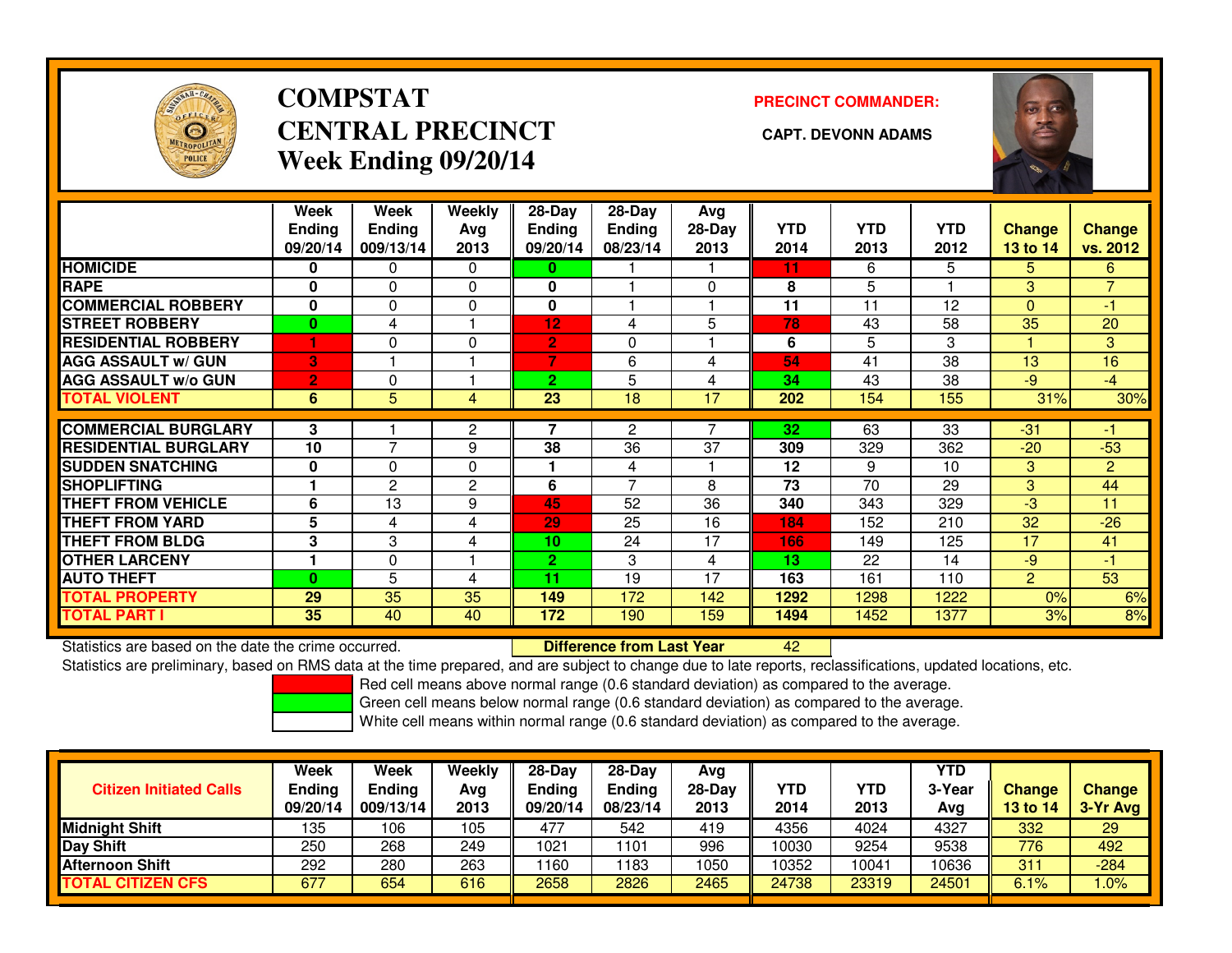

### **COMPSTAT PRECINCT COMMANDER: SOUTHSIDE PRECINCT CAPT. TERRY SHOOPWeek Ending 09/20/14**



|                             | Week<br><b>Ending</b><br>09/20/14 | Week<br>Ending<br>009/13/14 | Weekly<br>Ava<br>2013 | $28$ -Day<br><b>Ending</b><br>09/20/14 | $28-Day$<br><b>Ending</b><br>08/23/14 | Ava<br>$28-Day$<br>2013 | <b>YTD</b><br>2014 | <b>YTD</b><br>2013 | <b>YTD</b><br>2012 | <b>Change</b><br><b>13 to 14</b> | <b>Change</b><br>vs. 2012 |
|-----------------------------|-----------------------------------|-----------------------------|-----------------------|----------------------------------------|---------------------------------------|-------------------------|--------------------|--------------------|--------------------|----------------------------------|---------------------------|
| <b>HOMICIDE</b>             | 0                                 | $\mathbf{0}$                | 0                     | 0                                      | 0                                     | 0                       |                    | 3                  | 0                  | $-2$                             |                           |
| <b>RAPE</b>                 | 0                                 | $\Omega$                    | 0                     |                                        |                                       |                         | 5                  | 4                  | 4                  |                                  |                           |
| <b>COMMERCIAL ROBBERY</b>   | $\bf{0}$                          | $\Omega$                    | 0                     | $\bf{0}$                               |                                       | $\overline{2}$          | 14                 | 15                 | 27                 | $-1$                             | $-13$                     |
| <b>STREET ROBBERY</b>       |                                   |                             |                       | 5                                      | 10                                    | 3                       | 42                 | 23                 | 43                 | 19                               | -1                        |
| <b>RESIDENTIAL ROBBERY</b>  | 0                                 | $\Omega$                    | $\Omega$              | 0                                      | 2                                     |                         | 10                 | 5                  | 9                  | 5                                |                           |
| <b>AGG ASSAULT w/ GUN</b>   |                                   |                             | $\Omega$              | 3                                      |                                       |                         | 9                  | 11                 | 11                 | $-2$                             | $-2$                      |
| <b>AGG ASSAULT w/o GUN</b>  |                                   | 0                           | 0                     | 3                                      | 3                                     | $\overline{2}$          | 14                 | 23                 | 22                 | $-9$                             | $-8$                      |
| <b>TOTAL VIOLENT</b>        | 3                                 | $\overline{2}$              | $\overline{2}$        | 11                                     | 18                                    | 10                      | 95                 | 84                 | 116                | 13%                              | $-18%$                    |
|                             |                                   |                             |                       |                                        |                                       |                         |                    |                    |                    |                                  |                           |
| <b>COMMERCIAL BURGLARY</b>  |                                   |                             |                       | 4                                      | 3                                     | 4                       | 29                 | 42                 | 56                 | $-13$                            | $-27$                     |
| <b>RESIDENTIAL BURGLARY</b> |                                   | $\overline{2}$              | 8                     | 12 <sub>2</sub>                        | 24                                    | 31                      | 163                | 284                | 278                | $-121$                           | $-115$                    |
| <b>SUDDEN SNATCHING</b>     | $\bf{0}$                          | 0                           | 0                     | $\mathbf{0}$                           | 2                                     |                         | 9                  | 7                  | 7                  | $\overline{2}$                   | $\overline{2}$            |
| <b>SHOPLIFTING</b>          | 10                                | 10                          | 15                    | 52                                     | 50                                    | 58                      | 484                | 522                | 514                | $-38$                            | $-30$                     |
| <b>THEFT FROM VEHICLE</b>   | 8                                 | 8                           | $\overline{7}$        | 37                                     | 54                                    | 28                      | 271                | 271                | 292                | $\Omega$                         | $-21$                     |
| <b>THEFT FROM YARD</b>      |                                   | 3                           | 2                     | 10                                     | 14                                    | 8                       | 90                 | 78                 | 140                | 12                               | $-50$                     |
| <b>THEFT FROM BLDG</b>      | 5                                 | 4                           | 5                     | 24                                     | 27                                    | 19                      | 165                | 185                | 189                | $-20$                            | $-24$                     |
| <b>OTHER LARCENY</b>        | $\bf{0}$                          |                             |                       | $\overline{2}$                         | 6                                     | 4                       | 23                 | 33                 | 22                 | $-10$                            |                           |
| <b>AUTO THEFT</b>           | $\mathbf{2}$                      | 2                           | $\overline{c}$        | 12                                     | 8                                     | 9                       | 72                 | 88                 | 124                | $-16$                            | $-52$                     |
| <b>TOTAL PROPERTY</b>       | 28                                | 31                          | 41                    | 153                                    | 188                                   | 163                     | 1306               | 1510               | 1622               | $-14%$                           | $-19%$                    |
| <b>TOTAL PART I</b>         | 31                                | 33                          | 43                    | 164                                    | 206                                   | 173                     | 1401               | 1594               | 1738               | $-12%$                           | $-19%$                    |

Statistics are based on the date the crime occurred. **Difference from Last Year** 

-193

Statistics are preliminary, based on RMS data at the time prepared, and are subject to change due to late reports, reclassifications, updated locations, etc.

Red cell means above normal range (0.6 standard deviation) as compared to the average.

Green cell means below normal range (0.6 standard deviation) as compared to the average.

| <b>Citizen Initiated Calls</b> | Week<br><b>Ending</b><br>09/20/14 | Week<br><b>Ending</b><br>009/13/14 | <b>Weekly</b><br>Avg<br>2013 | $28-Dav$<br><b>Ending</b><br>09/20/14 | $28-Dav$<br><b>Ending</b><br>08/23/14 | Avg<br>28-Dav<br>2013 | YTD<br>2014 | YTD<br>2013 | <b>YTD</b><br>3-Year<br>Avg | <b>Change</b><br><b>13 to 14</b> | <b>Change</b><br>3-Yr Avg |
|--------------------------------|-----------------------------------|------------------------------------|------------------------------|---------------------------------------|---------------------------------------|-----------------------|-------------|-------------|-----------------------------|----------------------------------|---------------------------|
| <b>Midnight Shift</b>          | 112                               | 90                                 | 86                           | 385                                   | 446                                   | 343                   | 3443        | 3218        | 3442                        | 225                              |                           |
| <b>Day Shift</b>               | 252                               | 228                                | 238                          | 1096                                  | 1080                                  | 950                   | 9723        | 8803        | 9538                        | 920                              | 185                       |
| <b>Afternoon Shift</b>         | 268                               | $22 -$                             | 244                          | 1076                                  | 146                                   | 976                   | 9670        | 9034        | 9597                        | 636                              | 73                        |
| <b>TOTAL CITIZEN CFS</b>       | 632                               | 539                                | 567                          | 2557                                  | 2672                                  | 2269                  | 22836       | 21055       | 22577                       | 8.5%                             | $1.1\%$                   |